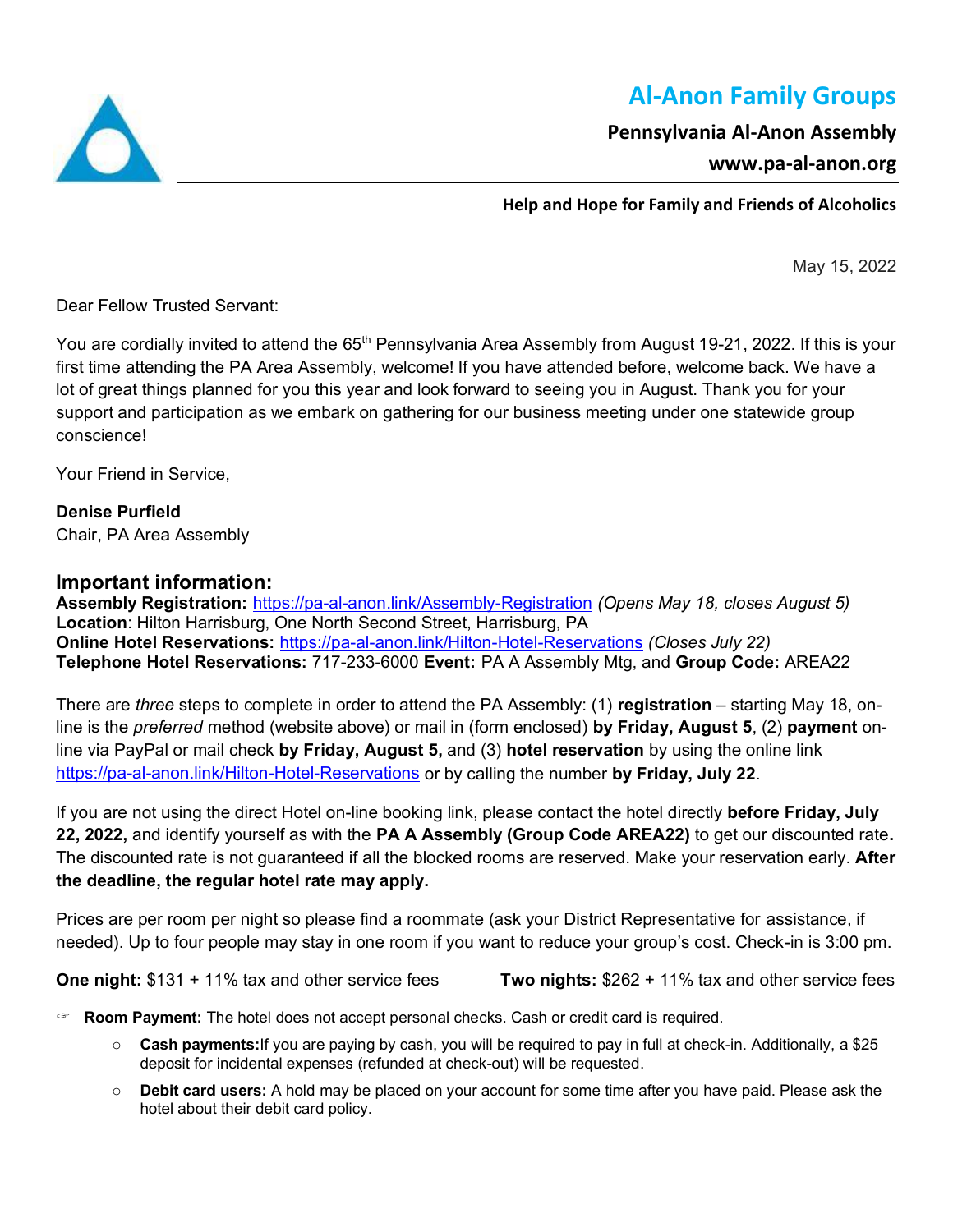- o **Early Check-Out Fee:** An additional fee of \$50 will be charged to any guest who checks out before their stated departure.
- o **Cancellation Charge:**If you make a hotel reservation and cannot attend, please find someone to take your place or cancel; otherwise, you will be responsible for the cost.
- **Directions to the Parking Garage:** From North Second Street, make a right onto Market Street, then first left onto N. Court Street will lead you to the Hilton Parking garage. If no spaces are available, additional parking is one block away at the Walnut Street Garage (please inform the Hilton front desk at check-in to receive the contracted rate).
- **Hotel Parking**: If you are not an overnight guest at the hotel, you will need to get your parking ticket validated in the gift shop or front desk to get our special \$5 daily parking rate / 8 hr day. Parking per car over 8 hrs (or) per night: \$10 (Please carpool to help reduce your group's costs for parking/gas/tolls.)
- **Meal plan:** We encourage you to select a meal plan option so you can enjoy fellowship with Al-Anon members from across the state and help us keep the business meeting on schedule.
- **Alateens**: Alateen group sponsors or AMIAS must bring a completed permission slip for each Alateen member. The permission slip must be sent via email to the Area Alateen Coordinator, Debby M., at [alateen@pa-al-anon.org](mailto:alateen@pa-al-anon.org) by August 19. AMIAS must show a copy of the permission slip when registering the Alateen member. Note: Rooms will be blocked together with Alateens in rooms and AMIAS in nearby/adjoining rooms. Alateens may room with a custodial parent/guardian. An AMIAS cannot share a room with an Alateen under any circumstances.
- **Air-conditioning:**The PA Assembly meeting rooms are air-conditioned and at times may feel chilly; dressing in layers is recommended.
- **Business meeting:** Please be prepared to attend the entire weekend and be present in the meeting rooms while in session. It is important to attend all sessions in order to fulfill your commitment to your home group as the group representative.
- **WSO Speaker:** Sarah S., WSO Director of Programs, will be our guest speaker on Saturday at 7:30 pm.
- **Workshops:** Friday at 7:00 pm and 8:15 pm, plus a special presentation by Lori, our Delegate, and Sarah S, our WSO guest, on Saturday afternoon.
- **Spiritual Speaker:** There will be a spiritual speaker on Sunday morning.
- **Al-Anon Meetings:** Friday evening at 9:30pm, Saturday evening at 9pm, and Sunday morning at 7:00 am. There will also be an open Alateen meeting on Saturday evening at 9:00 pm.
- **Service Manual:** Please bring your service manual.
- **Timely Topics:** Bring your questions for Lori Follet, Delegate, to answer.
- **No perfume/scented after-shave:** for people with sensitive allergies.
- **Group reimbursement:** Save receipts for travel meals, gas, and tolls to submit to your groups for reimbursement. Fill your gas tank at home and refill in Harrisburg (the group should double the amounts to cover the round trip). Here's a link to find gas stations in Harrisburg:<https://pa-al-anon.link/Gas-Stations-Near-Hilton>
- **Questions:** Please contact your District Rep or Ralph Hueske, Alternate Delegate, at 484-706-0159 or email alt.delegate61@pa-al-anon.org if you have any questions.

Thank you for your service. See you in August!

*Smartphone users: Point your smartphone camera at one of the following images to open the link:*





*Assembly Registration Hotel Reservation Online Service* 





*Manual*

*Gas Stations near Hilton*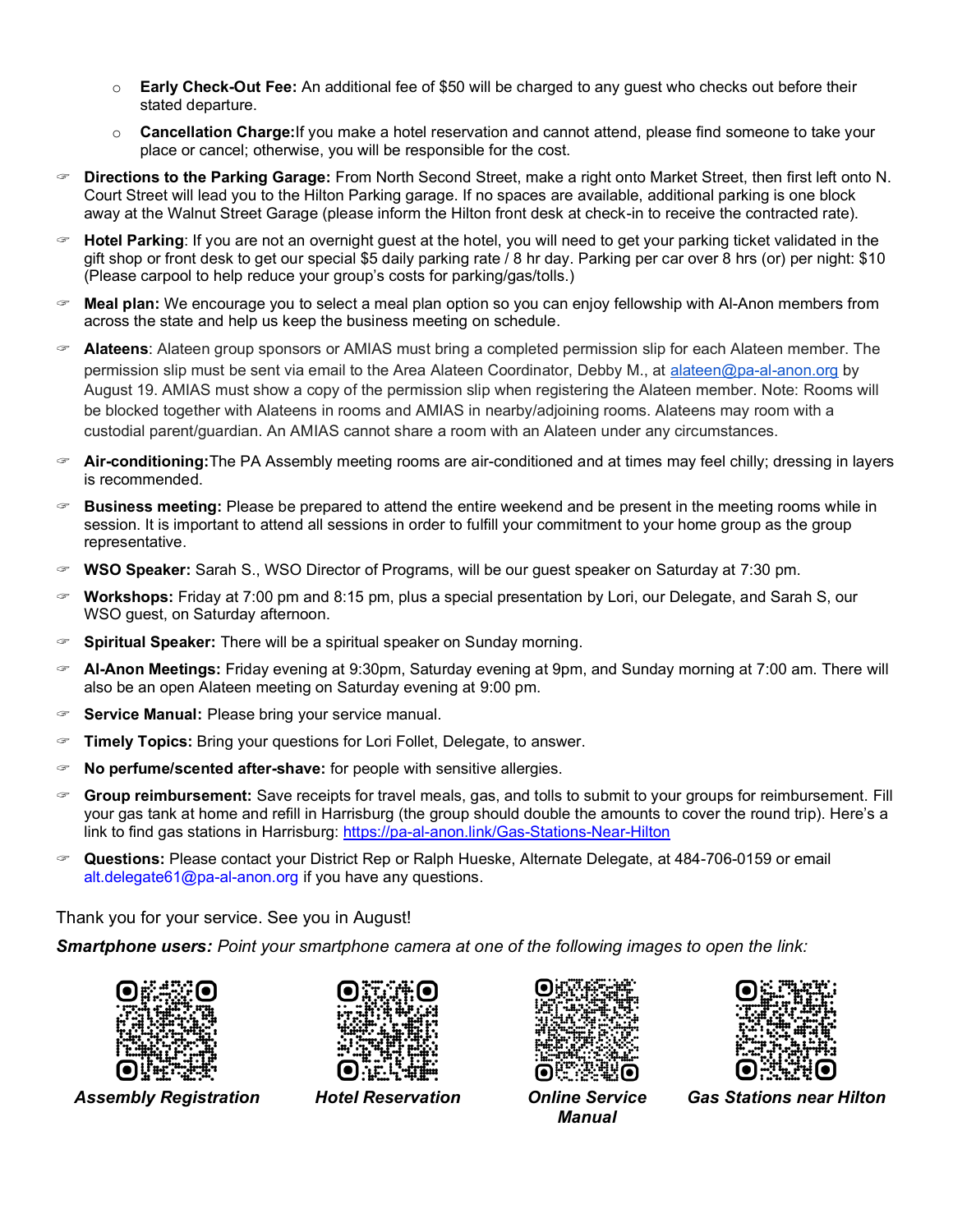#### **65th PENNSYLVANIA AREA ASSEMBLY AGENDA**

#### **August 19-21, 2022**

#### **Harrisburg Hilton**

### *Panel 61: Embracing the Future in Unity and Courage Abrazar el Futuro en Unidad y Valor*

### **Friday, August 19, 2022**

4:00 – 10:00 p.m. - Registration

7:00 – 8:00 p.m. – Workshops – Choose One

- 1. Workshop I
- 2. Workshop II
- 3. Workshop III
- 8:15 9:15 p.m. Workshops Choose One
	- 1. Workshop I
	- 2. Workshop II
	- 3. Workshop III
- 9:30 –10:30 p.m. Al-Anon Meeting
- 9:30 –10:30 p.m. Alateen Meeting

### **Saturday, August 20, 2022**

- 7:00 8:30 a.m. Breakfast
- $7:00 8:30$  a.m.  $-$  Final Registration
- 7:00 8:30 a.m. **Sign-in – GRs must be signed in by 8:30 to be registered to vote**
- 8:30 9:00 a.m. Secretary prepares final count of voting GRs
- 9:00 a.m. Assembly Begins Denise P.
	- Serenity Prayer
	- Steps, Traditions, Concepts and Warranties
	- Welcome and Introductions
	- DR Roll Call of Districts
	- Orientation to Assembly
	- Meeting Logistics
	- Announcements
	- Secretary's Report Kay C.
		- o Final Count and Substantial Unanimity
		- o Highlights of the 2021 Assembly Minutes
		- o Motion and Vote to Accept the 2021 Assembly Minutes
	- Treasurer's Report Maryann W.
		- o 2021 Year-End Report
		- o 2022 Year-to-Date Report
		- o 2023 Proposed Financial Plan (Budget)
- 10:30 a.m. Break (15 Minutes)
- 10:45 a.m. Meeting Resumes
	- Delegate's Report 2022 World Service Conference Lori F.
	- Permanent Electronic Meetings becoming Al-Anon Family Groups Presentation Area Electronic Group Work Group (AEGWG) – Lori F.
- 12:00 1:15 p.m. Lunch Break
- 1:15 p.m. Meeting Resumes
	- Alternate Delegate's Report Ralph H.
	- Alateen Presentation Denise P./Debby M./Railyn M.
	- Committee Reports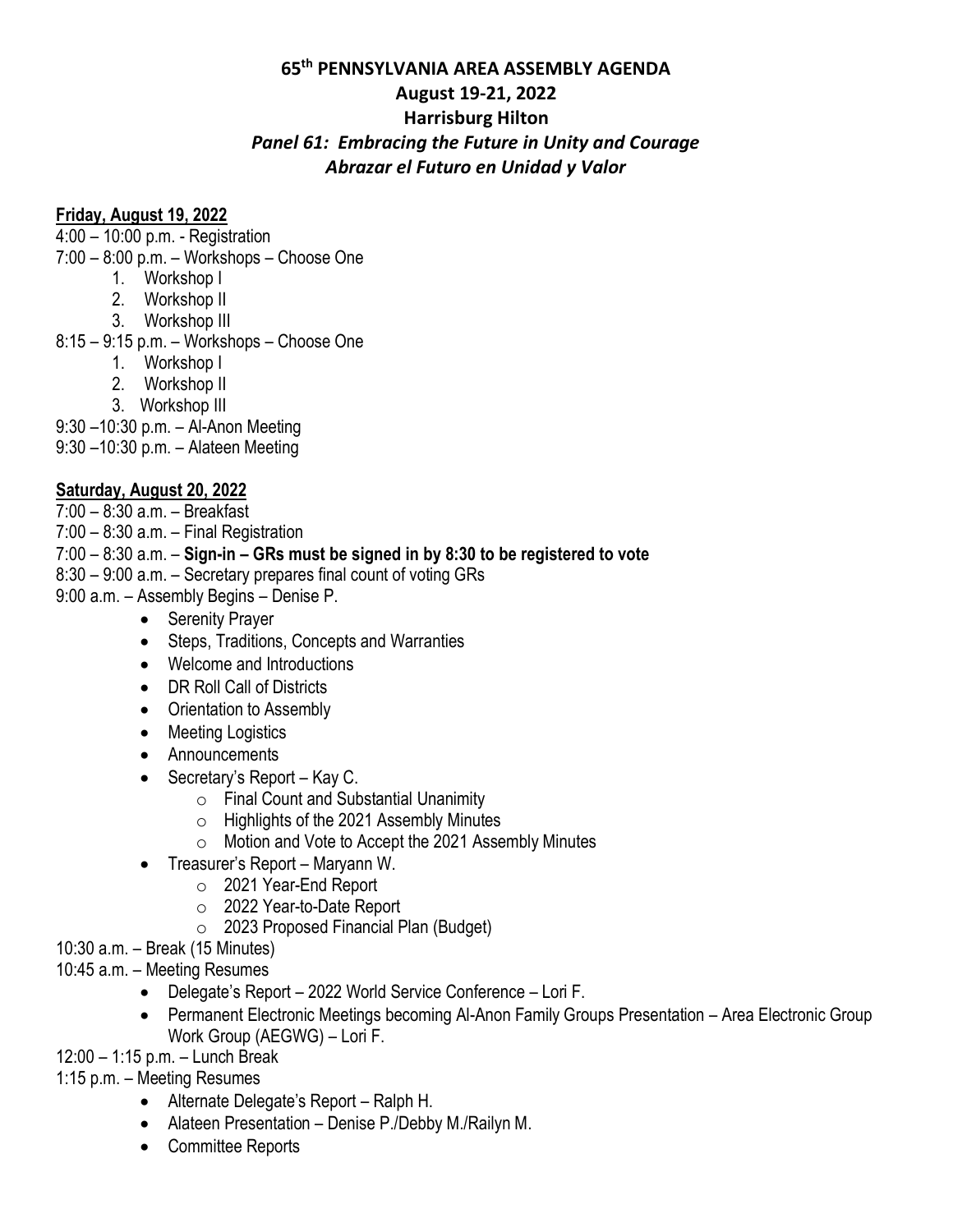- $\circ$  Alateen Coordinator Debby M.
- $\circ$  Archives Coordinator Kathy M.
- o Group Records Coordinator Marge B.
- $\circ$  Tech Coordinator Ming H.
- Guidelines for Permanent Electronic Groups in the PA Service Structure Denise P.
- 2:45 p.m. Break (15 Minutes)
- 3:00 p.m. Meeting Resumes
	- Special Presentation Sarah S. and Lori F.
- 4:00 p.m. Break (15 Minutes)
- 4:15 p.m. Meeting Resumes
	- Committee Reports Continued
		- $\circ$  Finance Committee Ed M.
		- o Public Outreach Coordinator Katie B.
		- o Website Coordinator Ruth H.
		- $\circ$  AA Liaison Mary K.
		- o Literature/Forum Coordinator Ellen C.
	- PA Al-Anon Convention Report Ellen C.
	- AISDV Liaison Report Debra M.
	- AIS Pittsburgh Liaison Report Rosemary T.
	- Timely Topics Lori F.

6:00 – 7:30 p.m. – Dinner Break

7:30 – 8:30 p.m. - WSO Speaker: Sarah S., Director of Programs

9:00 p.m. – Al-Anon Meeting

9:00 p.m. – Open Alateen Meeting

## **Sunday, August 21, 2022**

7:00 – 8:00 a.m. – Al-Anon Meeting with Alateen Participation

7:00 – 8:30 a.m. – Breakfast

9:00 a.m. – Meeting Begins

- Serenity Prayer
- Steps, Traditions, Concepts and Warranties
- DR Roll Call of Districts
- Secretary will report final count and substantial unanimity
- Meeting Logistics Denise P.
- Recommendation #1: Approval of the Alateen Area Safety and Behavioral Requirements (ASBR) and Mandated Reporter Training - Motion and Vote
- 10:00 a.m. Break Check out of Hotel Rooms

10:15 a.m. – Meeting Resumes

- Recommendation #2: To Permit Permanent Electronic Groups in the PA Service Structure Motion and Vote
- Recommendation #3: Approval of the Guidelines for Permanent Electronic Groups in the PA Service Structure – Motion and Vote
- Unfinished Business from Saturday
- Treasurer's Report
	- $\circ$  2021 Year-End Report Motion and Vote
	- $\circ$  2022 Year-to-Date Report Motion and Vote
	- $\circ$  2023 Proposed Financial Plan Motion and Vote
- Timely Topics Lori F.
- Spiritual Speaker

12:15 p.m. – Closing with Serenity Prayer and Al-Anon Declaration